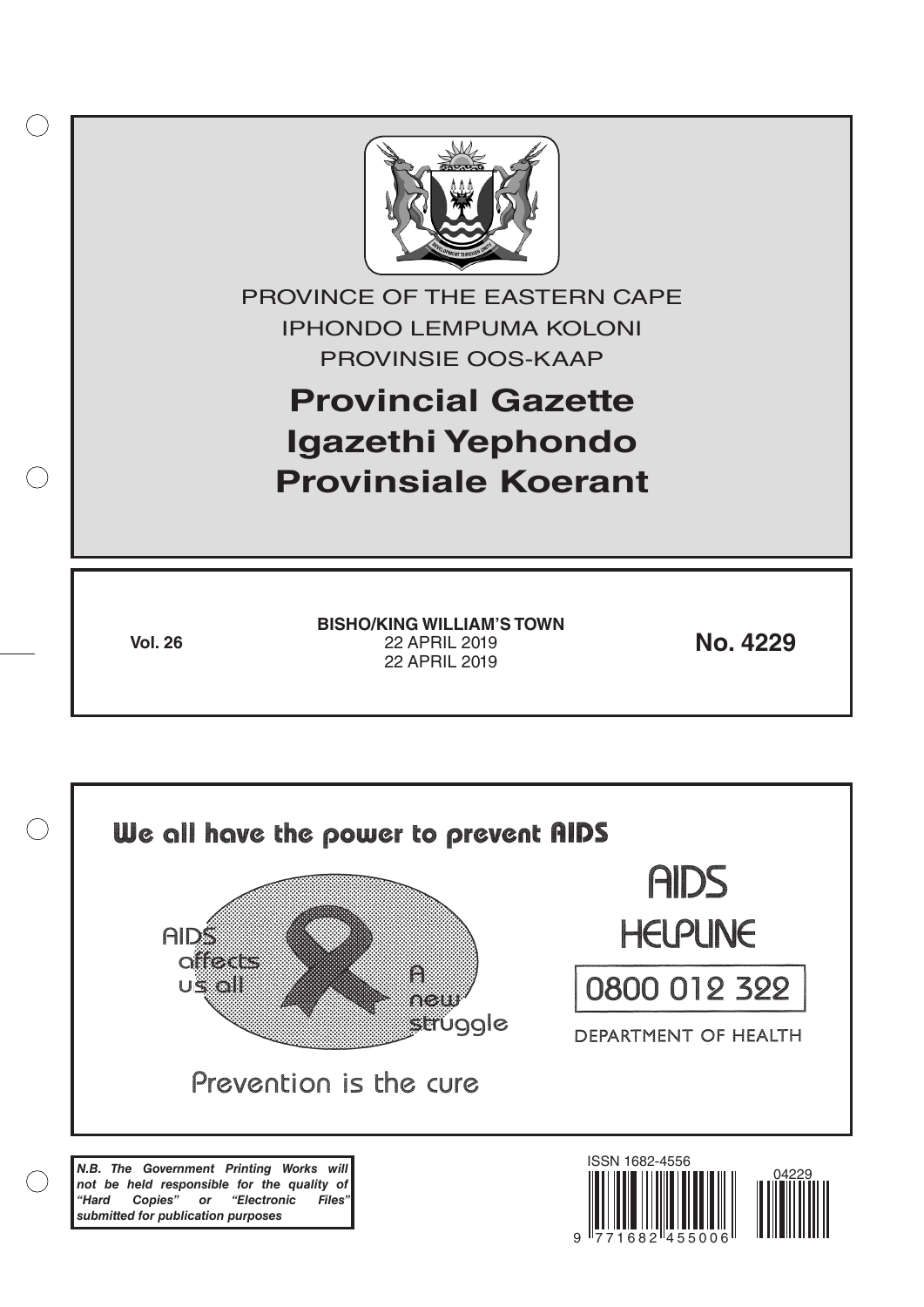# **IMPORTANT NOTICE:**

**The GovernmenT PrinTinG Works Will noT be held resPonsible for any errors ThaT miGhT occur due To The submission of incomPleTe / incorrecT / illeGible coPy.**

**no fuTure queries Will be handled in connecTion WiTh The above.**

### **CONTENTS**

|     |                                                                                                          | Gazette | Page |
|-----|----------------------------------------------------------------------------------------------------------|---------|------|
|     |                                                                                                          | No.     | No.  |
|     | <b>PROVINCIAL NOTICES • PROVINSIALE KENNISGEWINGS</b>                                                    |         |      |
| 117 |                                                                                                          | 4229    | 11   |
| 118 | Spatial Planning and Land Use Management Act (16/2013): Erf 5881, Uitenhage, Eastern Cape                | 4229    | 11   |
| 119 | Intsika Yethu Municipality: Notice No. 85/2019: Amendment of Government notice 5442, Provincial gazette  |         |      |
|     |                                                                                                          | 4229    | 12   |
|     | <b>LOCAL AUTHORITY NOTICES • PLAASLIKE OWERHEIDS KENNISGEWINGS</b>                                       |         |      |
| 84  | Removal of Restrictions in terms of the Spatial Planning and Land Use Management Act (16/2013): Erf 558, | 4229    | 12   |
|     |                                                                                                          |         |      |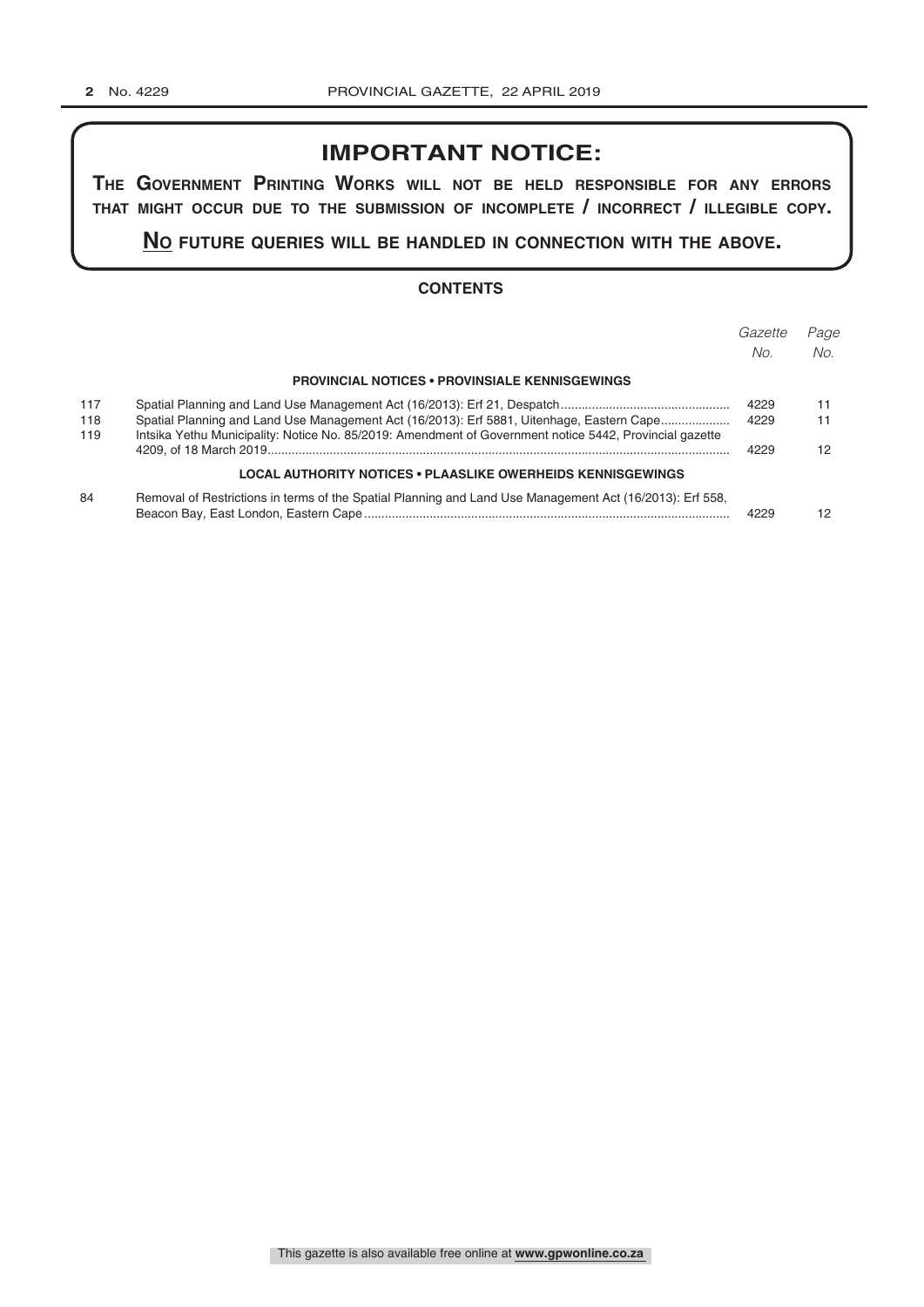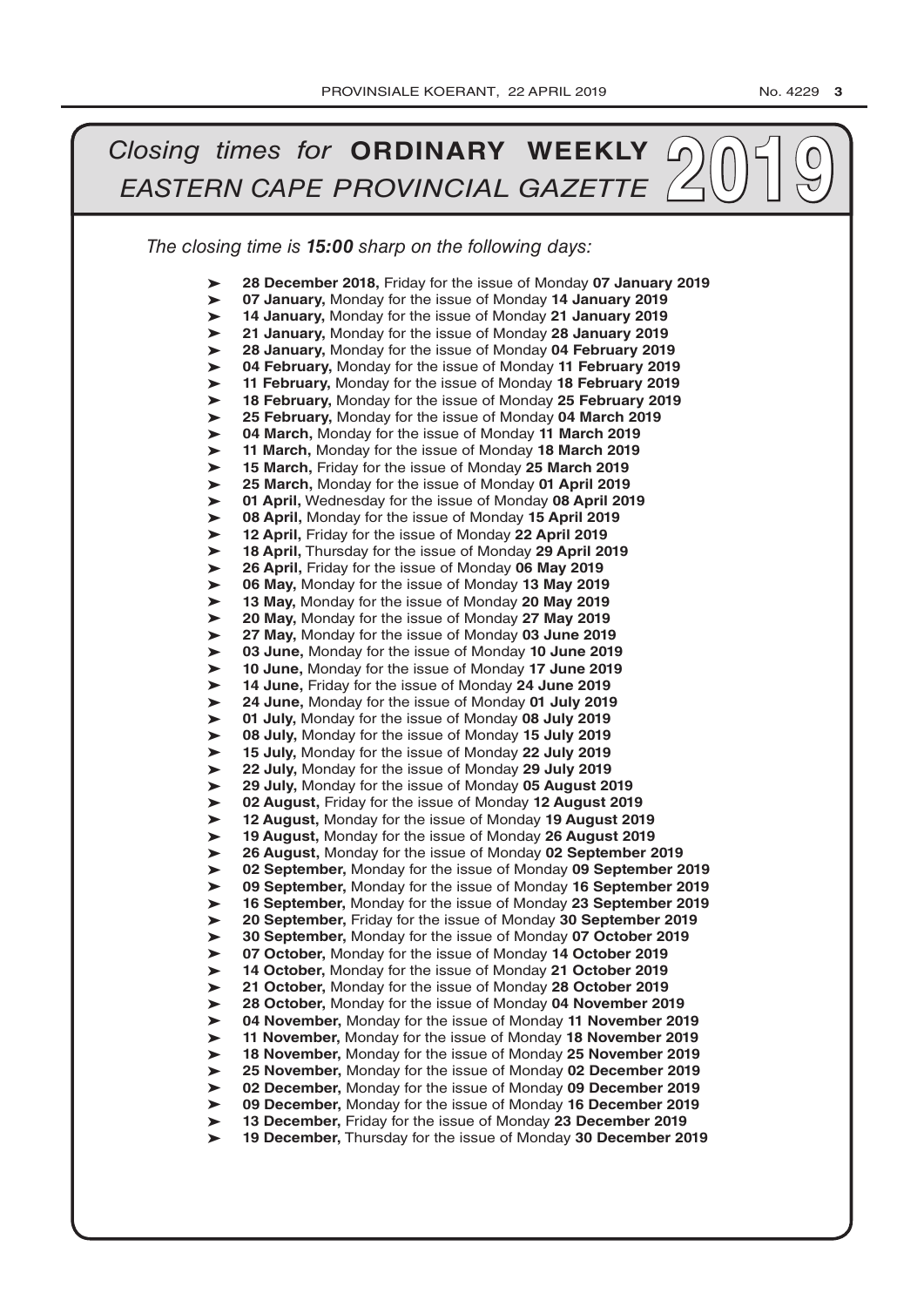# **LIST OF TARIFF RATES** FOR PUBLICATION OF NOTICES

# **COMMENCEMENT: 1 APRIL 2018**

# **NATIONAL AND PROVINCIAL**

Notice sizes for National, Provincial & Tender gazettes 1/4, 2/4, 3/4, 4/4 per page. Notices submitted will be charged at R1008.80 per full page, pro-rated based on the above categories.

| <b>Pricing for National, Provincial - Variable Priced Notices</b> |                          |                      |  |
|-------------------------------------------------------------------|--------------------------|----------------------|--|
| <b>Notice Type</b>                                                | <b>Page Space</b>        | <b>New Price (R)</b> |  |
| Ordinary National, Provincial                                     | 1/4 - Quarter Page       | 252.20               |  |
| Ordinary National, Provincial                                     | 2/4 - Half Page          | 504.40               |  |
| Ordinary National, Provincial                                     | 3/4 - Three Quarter Page | 756.60               |  |
| Ordinary National, Provincial                                     | 4/4 - Full Page          | 1008.80              |  |

# **EXTRA-ORDINARY**

All Extra-ordinary National and Provincial gazette notices are non-standard notices and attract a variable price based on the number of pages submitted.

The pricing structure for National and Provincial notices which are submitted as **Extra ordinary submissions** will be charged at R**3026.32** per page.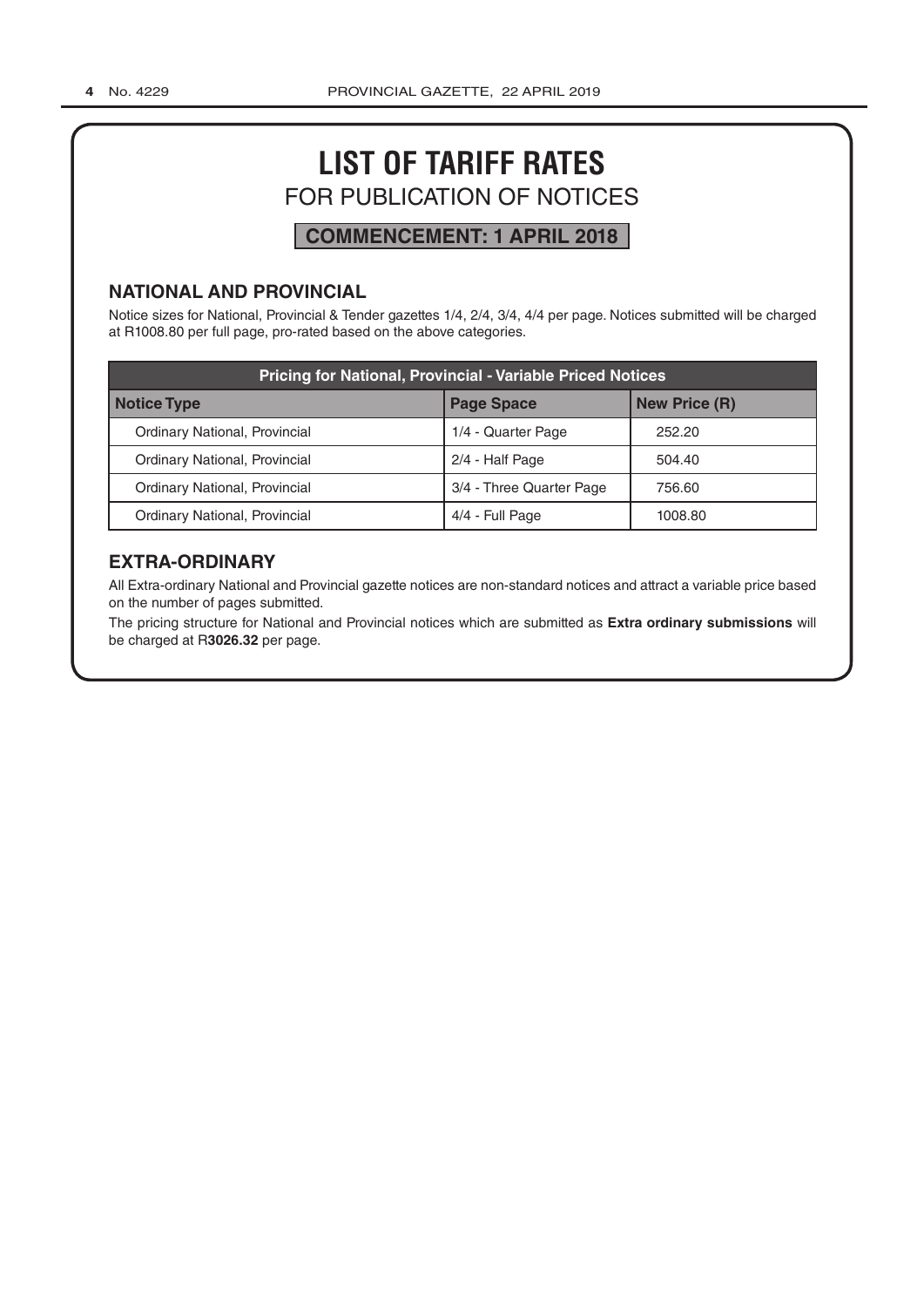The **Government Printing Works** (**GPW**) has established rules for submitting notices in line with its electronic notice processing system, which requires the use of electronic *Adobe* Forms. Please ensure that you adhere to these guidelines when completing and submitting your notice submission.

# **Closing Times for ACCepTAnCe of noTiCes**

- 1. The *Government Gazette* and *Government Tender Bulletin* are weekly publications that are published on Fridays and the closing time for the acceptance of notices is strictly applied according to the scheduled time for each gazette.
- 2. Please refer to the Submission Notice Deadline schedule in the table below. This schedule is also published online on the Government Printing works website www.gpwonline.co.za

All re-submissions will be subject to the standard cut-off times. **All notices received after the closing time will be rejected**.

| <b>Government Gazette Type</b>                   | <b>Publication</b><br><b>Frequency</b> | <b>Publication Date</b>                         | <b>Submission Deadline</b>          | <b>Cancellations Deadline</b>                              |
|--------------------------------------------------|----------------------------------------|-------------------------------------------------|-------------------------------------|------------------------------------------------------------|
| <b>National Gazette</b>                          | Weekly                                 | Friday                                          | Friday 15h00 for next Friday        | Tuesday, 15h00 - 3<br>working days prior to<br>publication |
| <b>Regulation Gazette</b>                        | Weekly                                 | Friday                                          | Friday 15h00 for next Friday        | Tuesday, 15h00 - 3<br>working days prior to<br>publication |
| <b>Petrol Price Gazette</b>                      | Monthly                                | Tuesday before 1st<br>Wednesday of the<br>month | One day before publication          | 1 working day prior to<br>publication                      |
| <b>Road Carrier Permits</b>                      | Weekly                                 | Friday                                          | Thursday 15h00 for next<br>Friday   | 3 working days prior to<br>publication                     |
| Unclaimed Monies (Justice,<br>Labour or Lawyers) | January /<br>September 2 per<br>vear   | <b>Last Friday</b>                              | One week before publication         | 3 working days prior to<br>publication                     |
| Parliament (Acts, White<br>Paper, Green Paper)   | As required                            | Any day of the week                             | None                                | 3 working days prior to<br>publication                     |
| <b>Manuals</b>                                   | <b>Bi- Monthly</b>                     | 2nd and last Thursday<br>of the month           | One week before publication         | 3 working days prior to<br>publication                     |
| <b>State of Budget</b><br>(National Treasury)    | Monthly                                | 30th or last Friday of<br>the month             | One week before publication         | 3 working days prior to<br>publication                     |
| <b>Extraordinary Gazettes</b>                    | As required                            | Any day of the week                             | Before 10h00 on publication<br>date | Before 10h00 on<br>publication date                        |
| Legal Gazettes A, B and C                        | Weekly                                 | Friday                                          | One week before publication         | Tuesday, 15h00 - 3<br>working days prior to<br>publication |
| <b>Tender Bulletin</b>                           | Weekly                                 | Friday                                          | Friday 15h00 for next Friday        | Tuesday, 15h00 - 3<br>working days prior to<br>publication |
| Gauteng                                          | Weekly                                 | Wednesday                                       | Two weeks before publication        | 3 days after submission<br>deadline                        |
| Eastern Cape                                     | Weekly                                 | <b>Monday</b>                                   | One week before publication         | 3 working days prior to<br>publication                     |
| Northern Cape                                    | Weekly                                 | Monday                                          | One week before publication         | 3 working days prior to<br>publication                     |
| <b>North West</b>                                | Weekly                                 | Tuesdav                                         | One week before publication         | 3 working days prior to<br>publication                     |
| KwaZulu-Natal                                    | Weekly                                 | Thursday                                        | One week before publication         | 3 working days prior to<br>publication                     |
| Limpopo                                          | Weekly                                 | Friday                                          | One week before publication         | 3 working days prior to<br>publication                     |
| Mpumalanga                                       | Weekly                                 | Friday                                          | One week before publication         | 3 working days prior to<br>publication                     |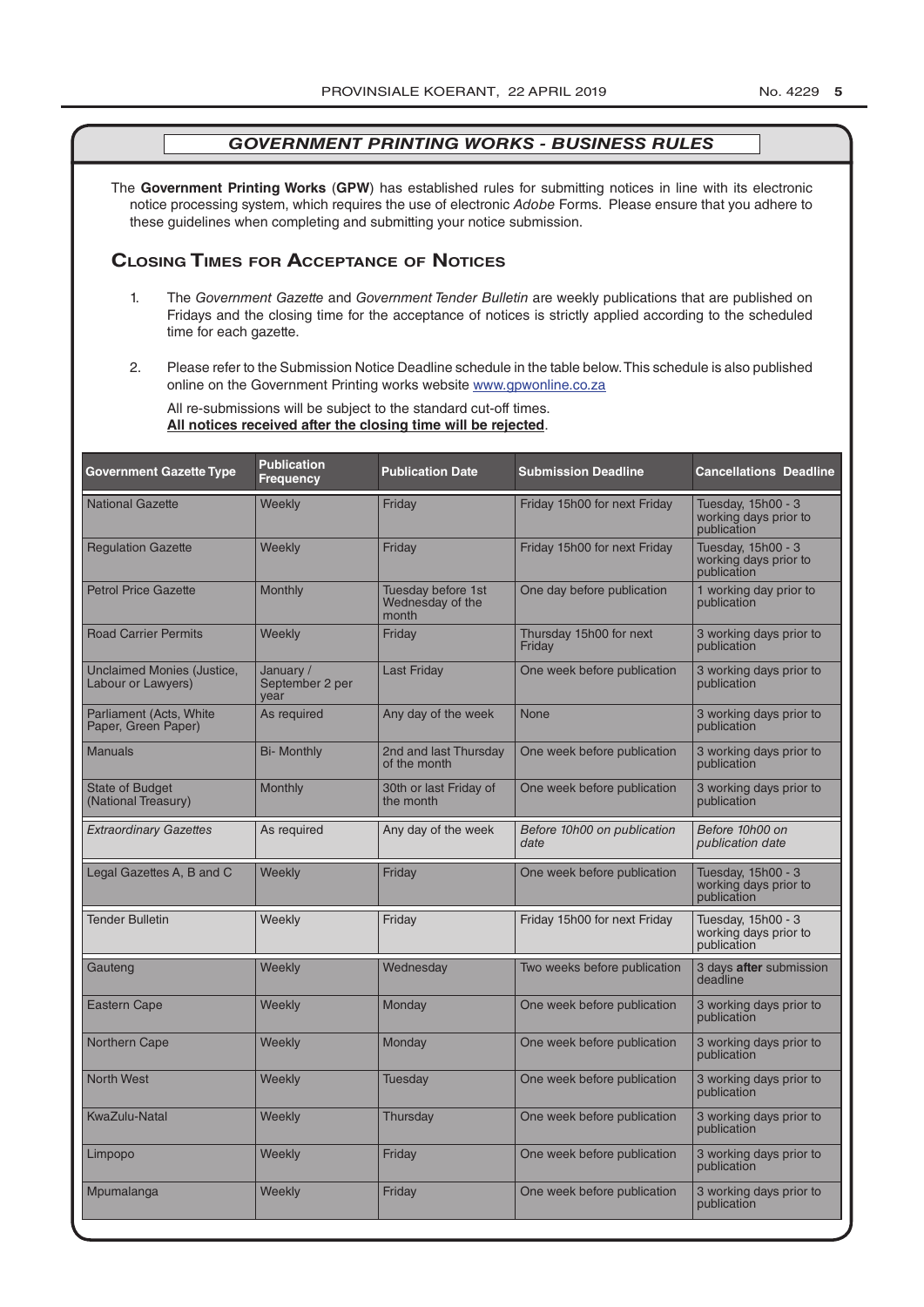| <b>Government Gazette Type</b>          | <b>Publication</b><br><b>Frequency</b> | <b>Publication Date</b>                              | <b>Submission Deadline</b>   | <b>Cancellations Deadline</b>               |
|-----------------------------------------|----------------------------------------|------------------------------------------------------|------------------------------|---------------------------------------------|
| Gauteng Liquor License<br>Gazette       | Monthly                                | Wednesday before<br>the First Friday of the<br>month | Two weeks before publication | 3 working days after<br>submission deadline |
| Northern Cape Liquor<br>License Gazette | Monthly                                | First Friday of the<br>month                         | Two weeks before publication | 3 working days after<br>submission deadline |
| National Liquor License<br>Gazette      | <b>Monthly</b>                         | First Friday of the<br>month                         | Two weeks before publication | 3 working days after<br>submission deadline |
| Mpumalanga Liquor License<br>Gazette    | <b>Bi-Monthly</b>                      | Second & Fourth<br>Friday                            | One week before publication  | 3 working days prior to<br>publication      |

# **exTrAordinAry gAzeTTes**

3. *Extraordinary Gazettes* can have only one publication date. If multiple publications of an *Extraordinary Gazette* are required, a separate Z95/Z95Prov *Adobe* Forms for each publication date must be submitted.

# **NOTICE SUBMISSION PROCESS**

- 4. Download the latest *Adobe* form, for the relevant notice to be placed, from the **Government Printing Works** website www.gpwonline.co.za.
- 5. The *Adobe* form needs to be completed electronically using *Adobe Acrobat* / *Acrobat Reader*. Only electronically completed *Adobe* forms will be accepted. No printed, handwritten and/or scanned *Adobe* forms will be accepted.
- 6. The completed electronic *Adobe* form has to be submitted via email to submit.egazette@gpw.gov.za. The form needs to be submitted in its original electronic *Adobe* format to enable the system to extract the completed information from the form for placement in the publication.
- 7. Every notice submitted **must** be accompanied by an official **GPW** quotation. This must be obtained from the *eGazette* Contact Centre.
- 8. Each notice submission should be sent as a single email. The email **must** contain **all documentation relating to a particular notice submission**.
	- 8.1. Each of the following documents must be attached to the email as a separate attachment:
		- 8.1.1. An electronically completed *Adobe* form, specific to the type of notice that is to be placed.
			- 8.1.1.1. For National *Government Gazette* or *Provincial Gazette* notices, the notices must be accompanied by an electronic Z95 or Z95Prov *Adobe* form
			- 8.1.1.2. The notice content (body copy) **MUST** be a separate attachment.
		- 8.1.2. A copy of the official **Government Printing Works** quotation you received for your notice. *(Please see Quotation section below for further details)*
		- 8.1.3. A valid and legible Proof of Payment / Purchase Order: **Government Printing Works** account customer must include a copy of their Purchase Order*.* **Non**-**Government Printing Works** account customer needs to submit the proof of payment for the notice
		- 8.1.4. Where separate notice content is applicable (Z95, Z95 Prov and TForm 3, it should **also** be attached as a separate attachment. *(Please see the Copy Section below, for the specifications)*.
		- 8.1.5. Any additional notice information if applicable.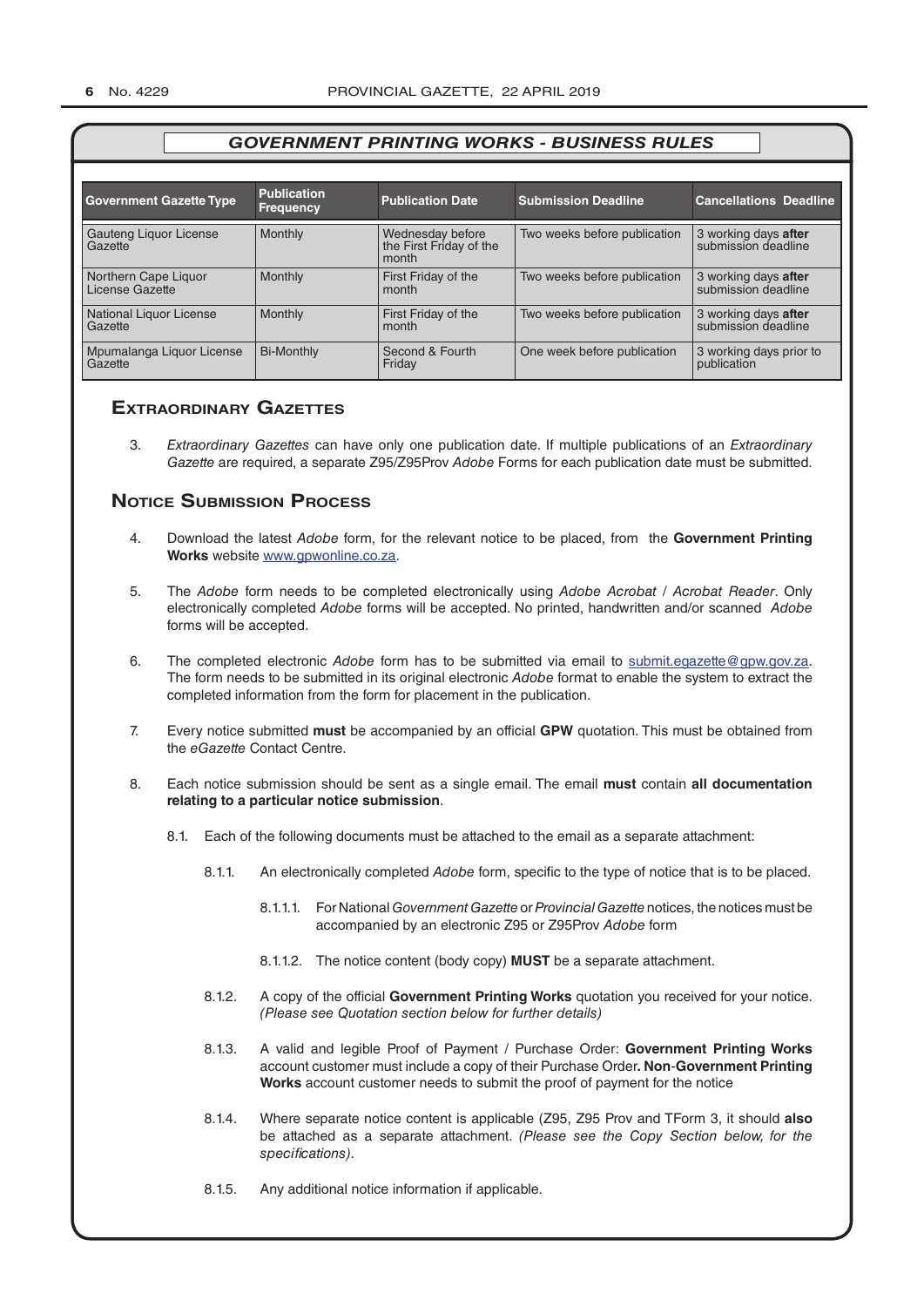- 9. The electronic *Adobe* form will be taken as the primary source for the notice information to be published. Instructions that are on the email body or covering letter that contradicts the notice form content will not be considered. The information submitted on the electronic *Adobe* form will be published as-is.
- 10. To avoid duplicated publication of the same notice and double billing, Please submit your notice **ONLY ONCE.**
- 11. Notices brought to **GPW** by "walk-in" customers on electronic media can only be submitted in *Adobe* electronic form format. All "walk-in" customers with notices that are not on electronic *Adobe* forms will be routed to the Contact Centre where they will be assisted to complete the forms in the required format.
- 12. Should a customer submit a bulk submission of hard copy notices delivered by a messenger on behalf of any organisation e.g. newspaper publisher, the messenger will be referred back to the sender as the submission does not adhere to the submission rules.

#### **QuoTATions**

- 13. Quotations are valid until the next tariff change.
	- 13.1. *Take note:* **GPW**'s annual tariff increase takes place on *1 April* therefore any quotations issued, accepted and submitted for publication up to *31 March* will keep the old tariff. For notices to be published from 1 April, a quotation must be obtained from **GPW** with the new tariffs. Where a tariff increase is implemented during the year, **GPW** endeavours to provide customers with 30 days' notice of such changes.
- 14. Each quotation has a unique number.
- 15. Form Content notices must be emailed to the *eGazette* Contact Centre for a quotation.
	- 15.1. The *Adobe* form supplied is uploaded by the Contact Centre Agent and the system automatically calculates the cost of your notice based on the layout/format of the content supplied.
	- 15.2. It is critical that these *Adobe* Forms are completed correctly and adhere to the guidelines as stipulated by **GPW**.

#### 16. **APPLICABLE ONLY TO GPW ACCOUNT HOLDERS**:

- 16.1. **GPW** Account Customers must provide a valid **GPW** account number to obtain a quotation.
- 16.2. Accounts for **GPW** account customers **must** be active with sufficient credit to transact with **GPW** to submit notices.
	- 16.2.1. If you are unsure about or need to resolve the status of your account, please contact the **GPW** Finance Department prior to submitting your notices. (If the account status is not resolved prior to submission of your notice, the notice will be failed during the process).

#### 17. **APPLICABLE ONLY TO CASH CUSTOMERS:**

- 17.1. Cash customers doing **bulk payments** must use a **single email address** in order to use the **same proof of payment** for submitting multiple notices.
- 18. The responsibility lies with you, the customer, to ensure that the payment made for your notice(s) to be published is sufficient to cover the cost of the notice(s).
- 19. Each quotation will be associated with one proof of payment / purchase order / cash receipt.

19.1. This means that **the quotation number can only be used once to make a payment.**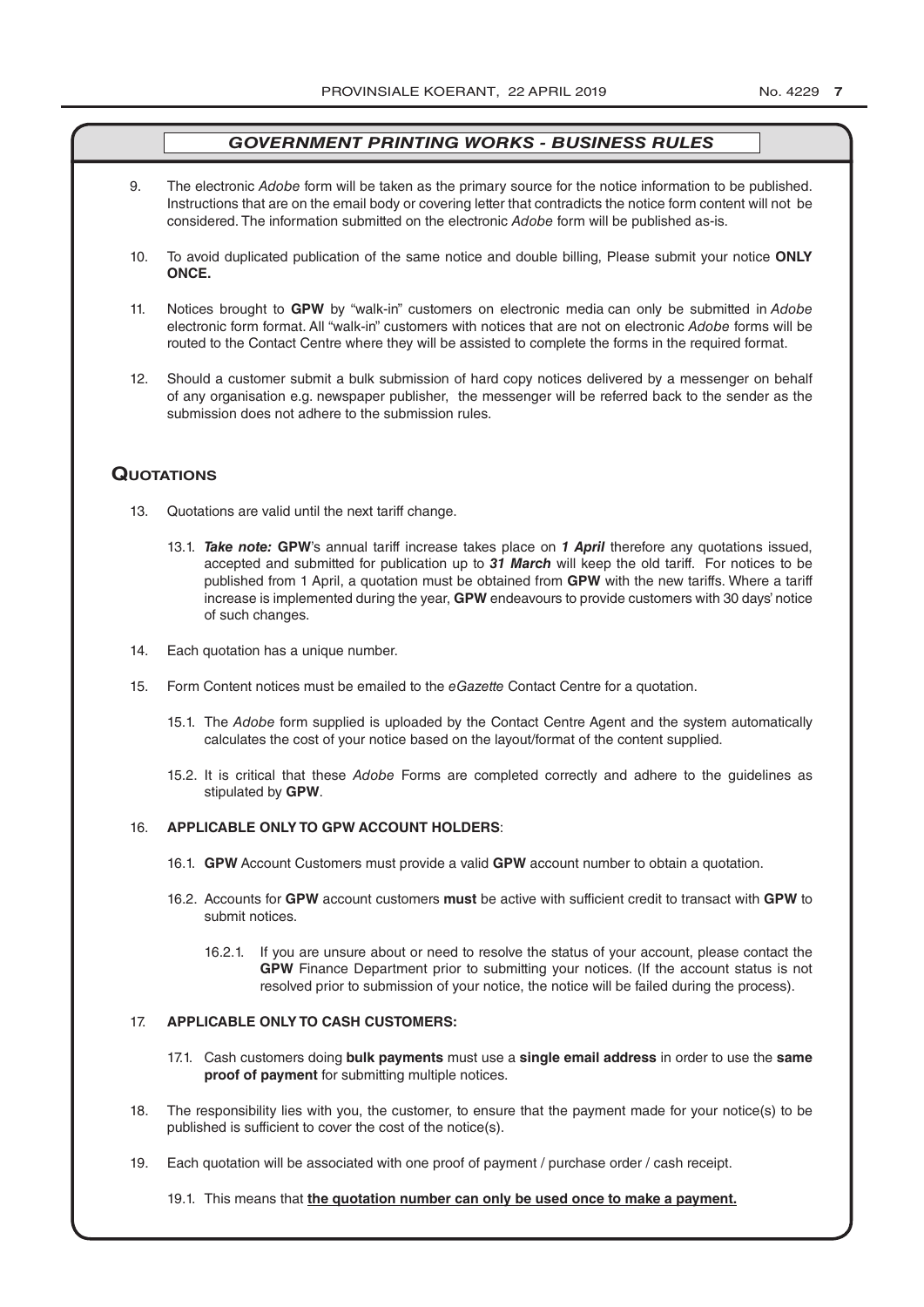# **COPY (SEPARATE NOTICE CONTENT DOCUMENT)**

- 20. Where the copy is part of a separate attachment document for Z95, Z95Prov and TForm03
	- 20.1. Copy of notices must be supplied in a separate document and may not constitute part of any covering letter, purchase order, proof of payment or other attached documents.

The content document should contain only one notice. (You may include the different translations of the same notice in the same document).

20.2. The notice should be set on an A4 page, with margins and fonts set as follows:

Page size = A4 Portrait with page margins: Top = 40mm, LH/RH = 16mm, Bottom = 40mm; Use font size: Arial or Helvetica 10pt with 11pt line spacing;

Page size = A4 Landscape with page margins:  $Top = 16mm$ , LH/RH = 40mm, Bottom = 16mm; Use font size: Arial or Helvetica 10pt with 11pt line spacing;

# **CAnCellATions**

- 21. Cancellation of notice submissions are accepted by **GPW** according to the deadlines stated in the table above in point 2. Non-compliance to these deadlines will result in your request being failed. Please pay special attention to the different deadlines for each gazette. Please note that any notices cancelled after the cancellation deadline will be published and charged at full cost.
- 22. Requests for cancellation must be sent by the original sender of the notice and must accompanied by the relevant notice reference number (N-) in the email body.

#### **AmendmenTs To noTiCes**

23. With effect from 01 October 2015, **GPW** will not longer accept amendments to notices. The cancellation process will need to be followed according to the deadline and a new notice submitted thereafter for the next available publication date.

#### **REJECTIONS**

- 24. All notices not meeting the submission rules will be rejected to the customer to be corrected and resubmitted. Assistance will be available through the Contact Centre should help be required when completing the forms. (012-748 6200 or email info.egazette@gpw.gov.za). Reasons for rejections include the following:
	- 24.1. Incorrectly completed forms and notices submitted in the wrong format, will be rejected.
	- 24.2. Any notice submissions not on the correct *Adobe* electronic form, will be rejected.
	- 24.3. Any notice submissions not accompanied by the proof of payment / purchase order will be rejected and the notice will not be processed.
	- 24.4. Any submissions or re-submissions that miss the submission cut-off times will be rejected to the customer. The Notice needs to be re-submitted with a new publication date.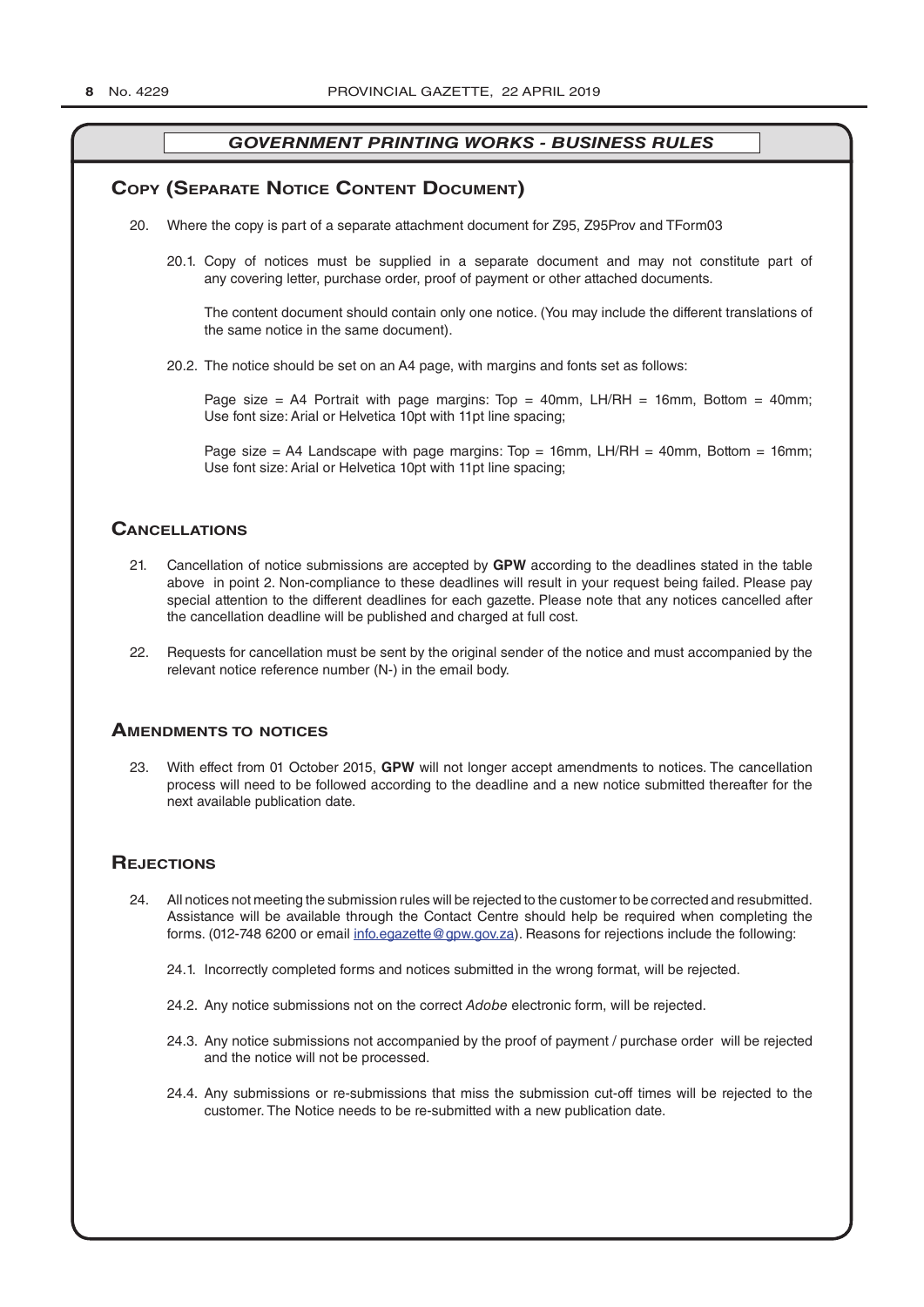#### **ApprovAl of noTiCes**

- 25. Any notices other than legal notices are subject to the approval of the Government Printer, who may refuse acceptance or further publication of any notice.
- 26. No amendments will be accepted in respect to separate notice content that was sent with a Z95 or Z95Prov notice submissions. The copy of notice in layout format (previously known as proof-out) is only provided where requested, for Advertiser to see the notice in final Gazette layout. Should they find that the information submitted was incorrect, they should request for a notice cancellation and resubmit the corrected notice, subject to standard submission deadlines. The cancellation is also subject to the stages in the publishing process, i.e. If cancellation is received when production (printing process) has commenced, then the notice cannot be cancelled.

# **governmenT prinTer indemnified AgAinsT liAbiliTy**

- 27. The Government Printer will assume no liability in respect of—
	- 27.1. any delay in the publication of a notice or publication of such notice on any date other than that stipulated by the advertiser;
	- 27.2. erroneous classification of a notice, or the placement of such notice in any section or under any heading other than the section or heading stipulated by the advertiser;
	- 27.3. any editing, revision, omission, typographical errors or errors resulting from faint or indistinct copy.

#### **liAbiliTy of AdverTiser**

28. Advertisers will be held liable for any compensation and costs arising from any action which may be instituted against the Government Printer in consequence of the publication of any notice.

#### **CusTomer inQuiries**

Many of our customers request immediate feedback/confirmation of notice placement in the gazette from our Contact Centre once they have submitted their notice – While **GPW** deems it one of their highest priorities and responsibilities to provide customers with this requested feedback and the best service at all times, we are only able to do so once we have started processing your notice submission.

**GPW** has a 2-working day turnaround time for processing notices received according to the business rules and deadline submissions.

Please keep this in mind when making inquiries about your notice submission at the Contact Centre.

- 29. Requests for information, quotations and inquiries must be sent to the Contact Centre ONLY.
- 30. Requests for Quotations (RFQs) should be received by the Contact Centre at least **2 working days** before the submission deadline for that specific publication.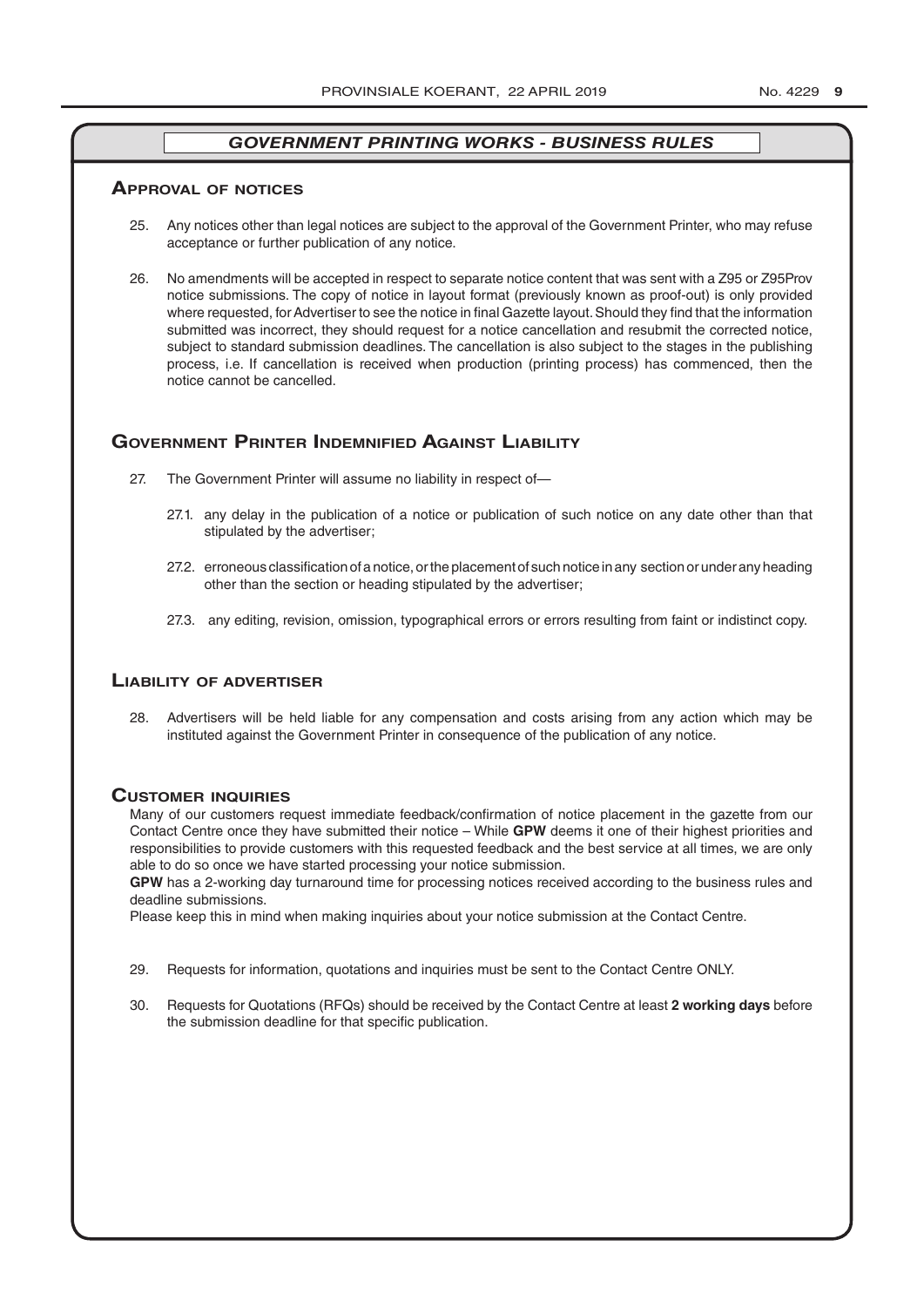#### **pAymenT of CosT**

- 31. The Request for Quotation for placement of the notice should be sent to the Gazette Contact Centre as indicated above, prior to submission of notice for advertising.
- 32. Payment should then be made, or Purchase Order prepared based on the received quotation, prior to the submission of the notice for advertising as these documents i.e. proof of payment or Purchase order will be required as part of the notice submission, as indicated earlier.
- 33. Every proof of payment must have a valid **GPW** quotation number as a reference on the proof of payment document.
- 34. Where there is any doubt about the cost of publication of a notice, and in the case of copy, an enquiry, accompanied by the relevant copy, should be addressed to the Gazette Contact Centre, **Government Printing Works**, Private Bag X85, Pretoria, 0001 email: info.egazette@gpw.gov.za before publication.
- 35. Overpayment resulting from miscalculation on the part of the advertiser of the cost of publication of a notice will not be refunded, unless the advertiser furnishes adequate reasons why such miscalculation occurred. In the event of underpayments, the difference will be recovered from the advertiser, and future notice(s) will not be published until such time as the full cost of such publication has been duly paid in cash or electronic funds transfer into the **Government Printing Works** banking account.
- 36. In the event of a notice being cancelled, a refund will be made only if no cost regarding the placing of the notice has been incurred by the **Government Printing Works**.
- 37. The **Government Printing Works** reserves the right to levy an additional charge in cases where notices, the cost of which has been calculated in accordance with the List of Fixed Tariff Rates, are subsequently found to be excessively lengthy or to contain overmuch or complicated tabulation.

# **proof of publiCATion**

- 38. Copies of any of the *Government Gazette* or *Provincial Gazette* can be downloaded from the **Government Printing Works** website www.gpwonline.co.za free of charge, should a proof of publication be required.
- 39. Printed copies may be ordered from the Publications department at the ruling price. The **Government Printing Works** will assume no liability for any failure to post or for any delay in despatching of such *Government Gazette*(s)

### *GOVERNMENT PRINTING WORKS CONTACT INFORMATION*

| <b>PRYSICAL AQUIPSS:</b>         |
|----------------------------------|
| <b>Government Printing Works</b> |
| 149 Bosman Street                |
| Pretoria                         |
|                                  |

**For Gazette and Notice submissions:** Gazette Submissions: **E-mail:** submit.egazette@gpw.gov.za **For queries and quotations, contact:** Gazette Contact Centre: **E-mail:** info.egazette@gpw.gov.za

**Contact person for subscribers:** Mrs M. Toka: **E-mail:** subscriptions@gpw.gov.za

**Physical Address: Postal Address: GPW Banking Details:**

Private Bag X85 **Bank:** ABSA Bosman Street 149 Bosman Street Pretoria **Account No.:** 405 7114 016 Pretoria 0001 **Branch Code:** 632-005

**Tel:** 012-748 6200

**Tel:** 012-748-6066 / 6060 / 6058 **Fax:** 012-323-9574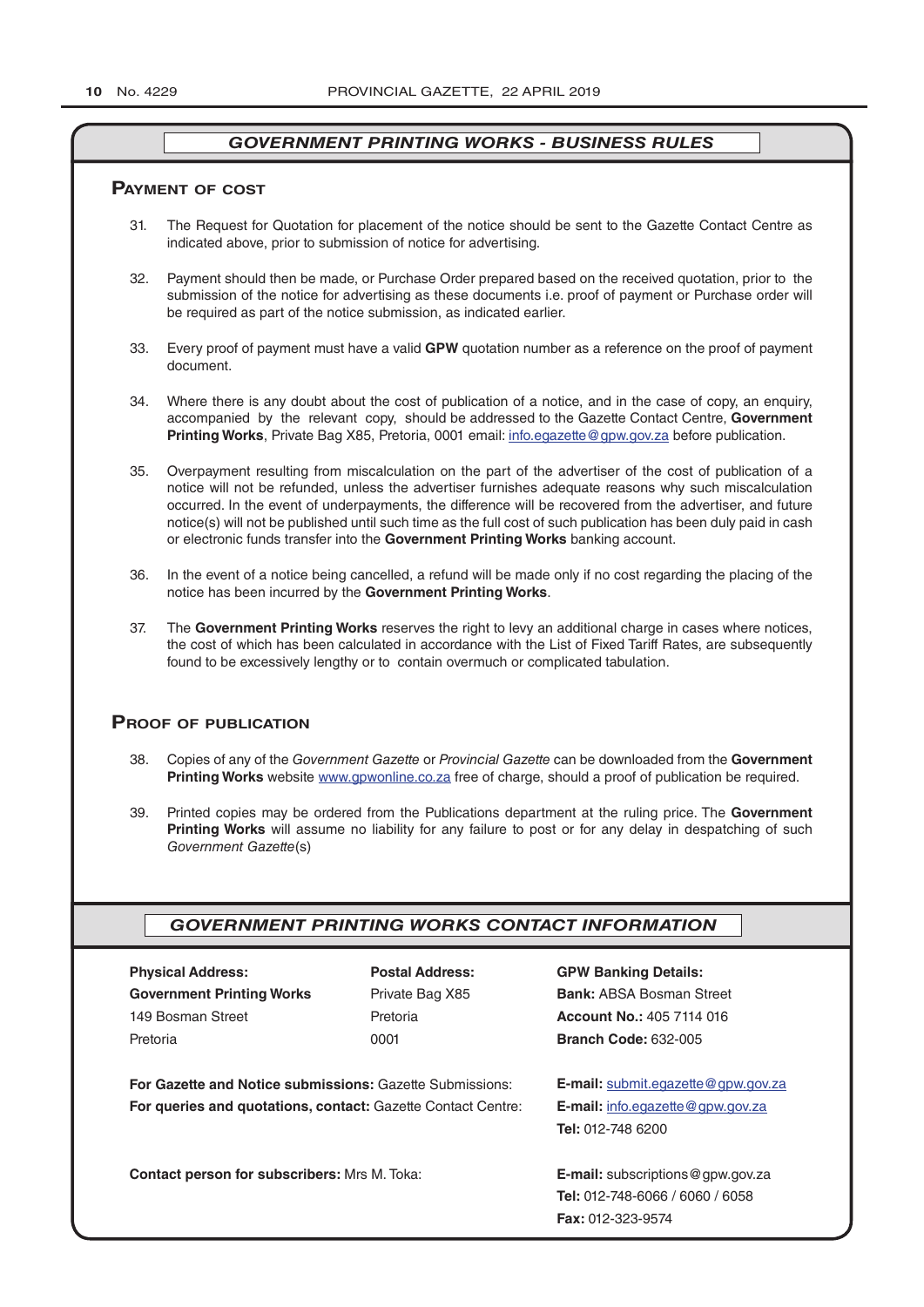# Provincial Notices • Provinsiale Kennisgewings

# **PROVINCIAL NOTICE 117 OF 2019**

#### Nelson Mandela Bay Municipality (EASTERN CAPE)

Removal of Restrictions in terms of the Spatial Planning and Land Use Management Act,2013 (Act 16 of 2013)

#### ERF 21 DESPATCH, EASTERN CAPE.

Under Section 47 of the Spatial Planning and Land Use Management Act, 2013 (Act 16 of 2013) and upon instructions by the Local Authority, notice is hereby given that conditions C.1.1. ii, iii, iv and C.2. in Deed of Transfer Number T048066/2010 applicable to Erf 21 Despatch, are hereby removed.

# **PROVINCIAL NOTICE 118 OF 2019**

Municipality of Nelson Mandela Bay (EASTERN CAPE)

REMOVAL OF RESTRICTIONS in terms of the Spatial Planning and Land Use Management Act, 2013 (ACT 16 OF 2013)

# ERF 5881, UITENHAGE, EASTERN CAPE

Under Section 47 of the Spatial Planning and Land Use Management Act, 2013 (Act 16 of 2013) and upon instructions by the Local Authority, a notice is hereby given that conditions  $B(e)(i)$ , (ii), (iii) and (iv) in Deed of Transfer No. T60012/2016 applicable to Erf 5881, Uitenhage are hereby removed.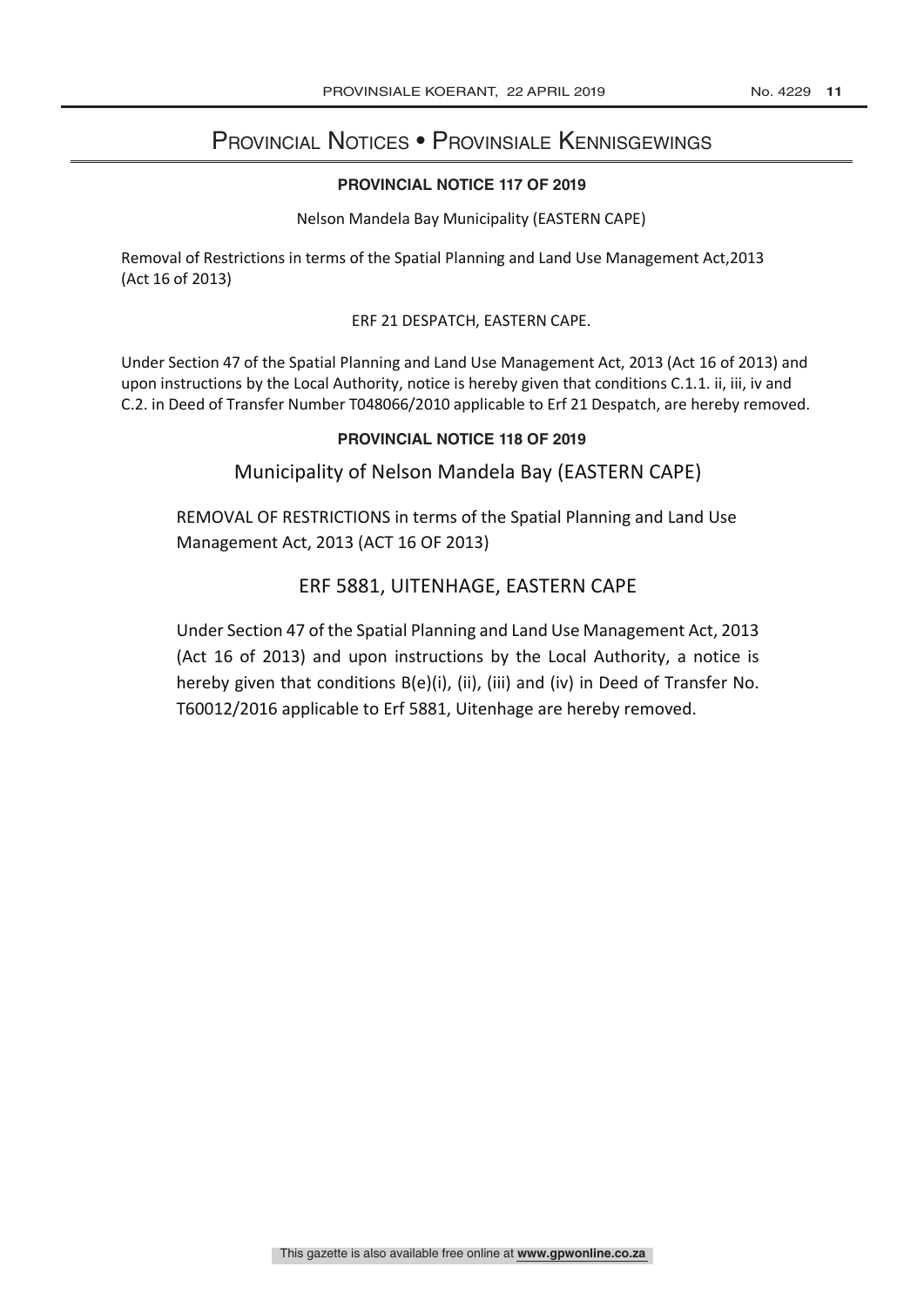### **PROVINCIAL NOTICE 119 OF 2019**

INTSIKA YETHU MUNICIPALITY

# NOTICE NO: 85/2019

# AMENDMENT OF GOVERNMENT NOTICE 5442, PROVINCIAL GAZETTE 4209, OF 18 MARCH 2019

The General Valuation Roll of Intsika Yethu Municipality is valid for the financial years 1 July 2019–30 June 2023.

The purpose of this notice is to amend the validity period 1 July 2018– 30 June 2023 stated in Intsika Yethu Municipality's Notice 85/2019 to the correct validity period 1 July 2019 to 30 June 2023.

Due to this error, the public inspection period for the General Valuation Roll of 2019/2023 is extended to 06 May 2019.

S. KOYO MUNICIPAL MANAGER

# Local Authority Notices • Plaaslike Owerheids Kennisgewings

# **LOCAL AUTHORITY NOTICE 84 OF 2019**

## **Buffalo City Metropolitan Municipality (Eastern Cape)**

Removal of Restrictions in terms of the Spatial Planning and Land Use Management Act, 2013 (Act 16 of 2013)

## **ERF 558, BEACON BAY, EAST LONDON, EASTERN CAPE**

Under Section 47(1) of the Spatial Planning and Land Use Management Act No 16 of 2013, read with Section 59 of the Buffalo City Metropolitan Municipal Spatial Planning and Land Use Management Bylaw of 2016, approval is hereby granted for the removal of the restrictive title conditions C. (4) (b) and (d) from Deed of Transfer R3979/2012 pertaining to **Erf 558, Beacon Bay, East London.** Approval is also hereby granted in terms of Section 15 of the Land Use Planning Ordinance 15 of 1985, for a permanent departure to permit the relaxation of the street building line from 4.5m to 2m adjacent to Delta Road.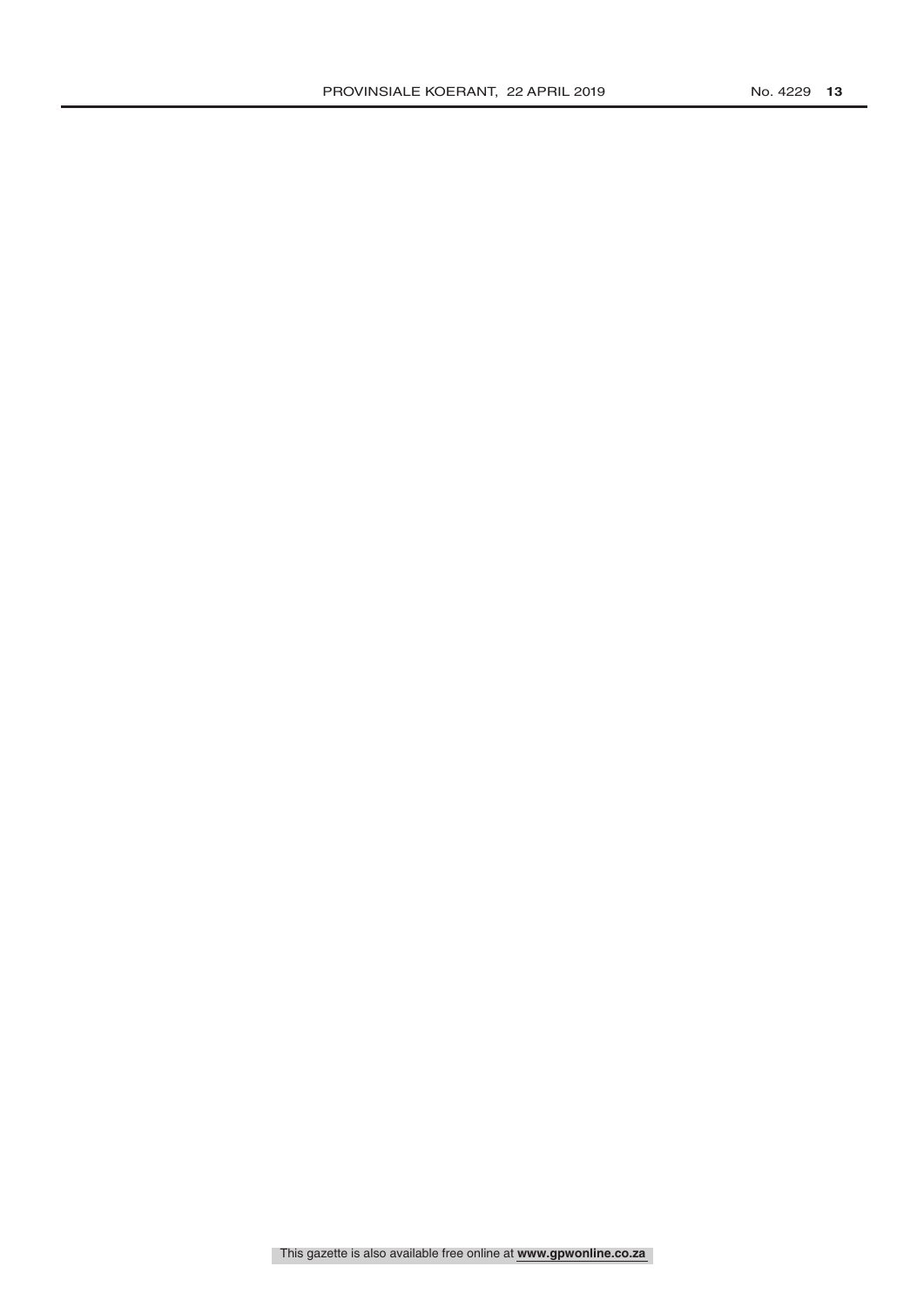This gazette is also available free online at **www.gpwonline.co.za**